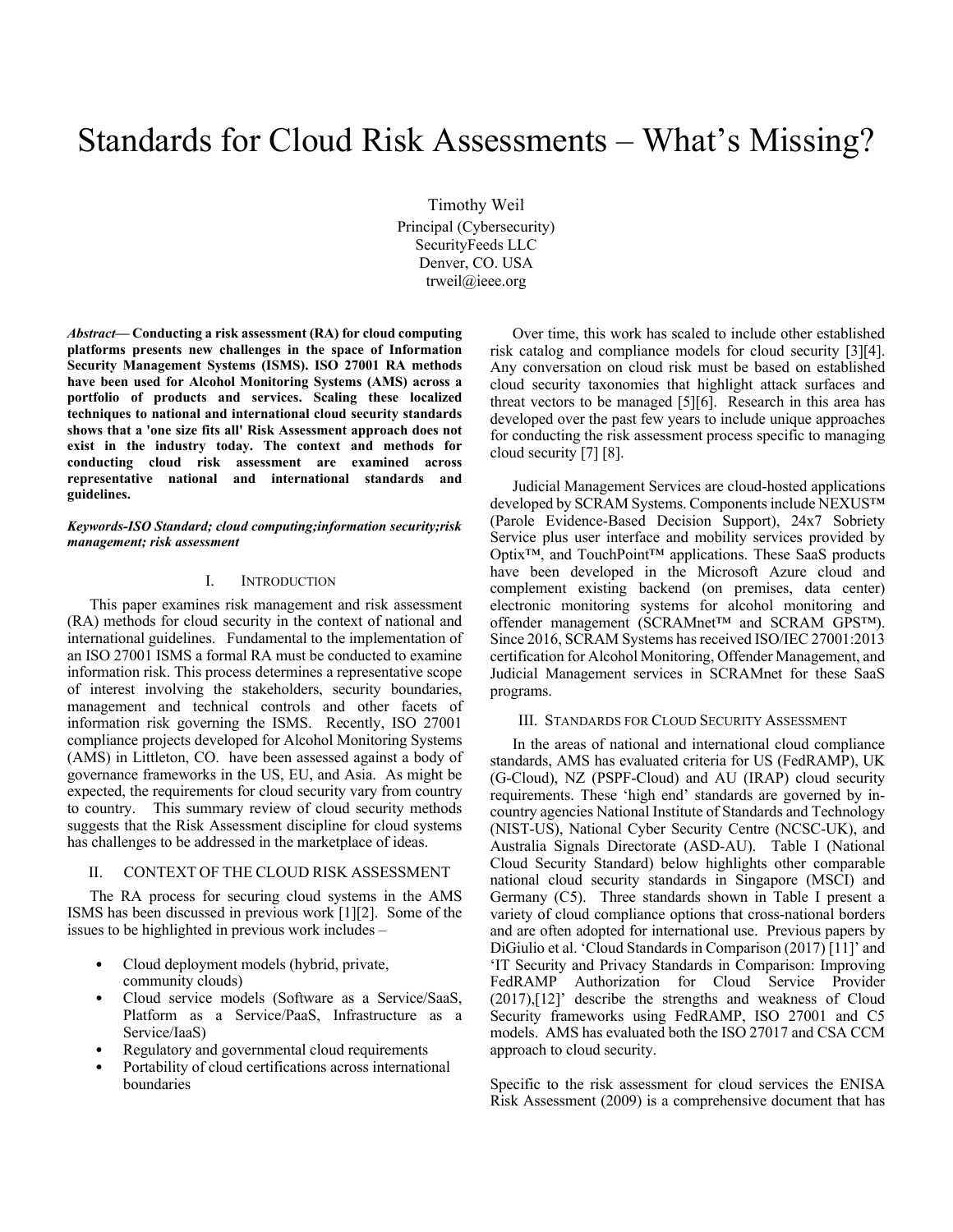relevance 10 years on. That said, it is a 125-page document and not easily consumed by ISO 27001 implementers. Also, the US FedRAMP and Australia IRAP compliance models are costly, documentation heavy and time-consuming for adaptation by national agencies [4].

TABLE I. - NATIONAL CLOUD SECURITY STANDARDS

| <b>National Cloud Security</b><br><b>Standard</b>      | Organization                          |
|--------------------------------------------------------|---------------------------------------|
| FedRAMP (US)                                           | Federal Risk Assessment Management    |
|                                                        | Program [8]                           |
| G-Cloud (UK)                                           | UK National Cybersecurity Center [9]  |
| IRAP (AU)                                              | Australia Information Security        |
|                                                        | Registered Assessors Program [10]     |
| Cloud Computing Risk                                   | Protective Security Policy Framework  |
| and Assuarance                                         | (Cloud Risk) [11]                     |
| Framework (NZ)                                         |                                       |
| MTSC (SS)                                              | Singapore Multi-Tier Cloud Security   |
|                                                        | 121                                   |
| C5(GE)                                                 | Cloud Computing Compliance            |
|                                                        | Controls Catalogue [13]               |
| <b>International Cloud</b><br><b>Security Standard</b> | Organization                          |
| <b>ENISA Cloud Risk</b>                                | European Union Agency for             |
| Assessment (2009) [14]                                 | Cybersecurity                         |
| CSA CCM 2019 [15]                                      | Cloud Security Alliance Cloud Control |
|                                                        | Matrix                                |
| ISO 27017:2015 Cloud                                   | International Standards Organization  |
| Security Controls [16]                                 |                                       |

CSA's Cloud Control Matrix and STAR certification is widely practiced in the industry. That said, this is more of a best practices attestation and risk management does not directly overlay this approach. The same can be said of the ISO 27017 Cloud Security Controls standard which covers about 10% of the CCM requirements. Further discussion of the risk assessment methods in these frameworks will be presented after a summary look at the RA methods in the AMS ISMS.

#### IV. METHODS FOR AMS CLOUD RISK ASSESSMENT

The development of the AMS ISMS has required periodic risk assessment as new features and products have been implemented in the ISO 27001 cycle of documentation, risk assessment and treatment, management review, control selection, internal audit, monitoring and certification (the classic Plan-Do-Check-Act/PDCA cycle). The risk assessment use cases developed over the course of these certifications have optimized industry practices which can be too expensive, provide insufficient data, and slow down the management and business delivery process. The following table summarizes the criteria associated with the different product lines and the challenges posed by RA methods [2].

#### TABLE II. AMS RISK ASSESSMENT METHODS

| <b>Applications</b> | <b>Cloud</b>    | <b>Target</b>   | <b>Risk</b>      |
|---------------------|-----------------|-----------------|------------------|
|                     | Deployment      | Domain          | Assessment       |
|                     |                 |                 | Approach         |
| Alcohol             | Hybrid Cloud -  | Corrections     | $ISO 27005 - RA$ |
| Monitoring          | SaaS            | /Rehabilitation | Scenario-based   |
| Offender            | Hybrid Cloud -  | Corrections     | $ISO 27005 - RA$ |
| Management          | SaaS            | Industry        | Scenario-based   |
|                     |                 |                 | National         |
|                     |                 |                 | Self-Assessment  |
| Judicial            | Hybrid Cloud -  | Government      | $ISO 27005 - RA$ |
| Management          | SaaS            | Corrections     | Scenario-Based   |
| <b>Services</b>     |                 | Industry        |                  |
| International       | Private Cloud - | International   | $ISO\ 27005-$    |
| Data Center         | IaaS            | Government      | RA Asset-based   |
|                     |                 | Corrections     | National         |
|                     |                 | Industry        | Self-Assessment  |

For the on-premises, data center applications (Alcohol Monitoring, Offender Management) an ISO 27001 implementation project was performed in 2016-17. The initial ISMS risk assessments were performed in the using the standard ISMS PDCA development cycle. Subsequent RAs have been developed as part of the yearly ISO 27001 program affecting the changing scope of the ISMS.

FIGURE 1. RISK ASSESSMENT IN THE ISO27001 MODEL



Figure 1 shows the risk assessment approach using the ISO 27001 risk model. An implementation of this ISO 27005 risk management method for cloud systems is presented in the previous 'Taking Compliance to the Cloud' work [1]. The basic steps of these methods have been integrated into our ISMS program.

Per the assessment and management policies and methodologies being implemented, the primary objective of an ISMS is the management of risk. The goal is to protect the business from events which have a negative effect such as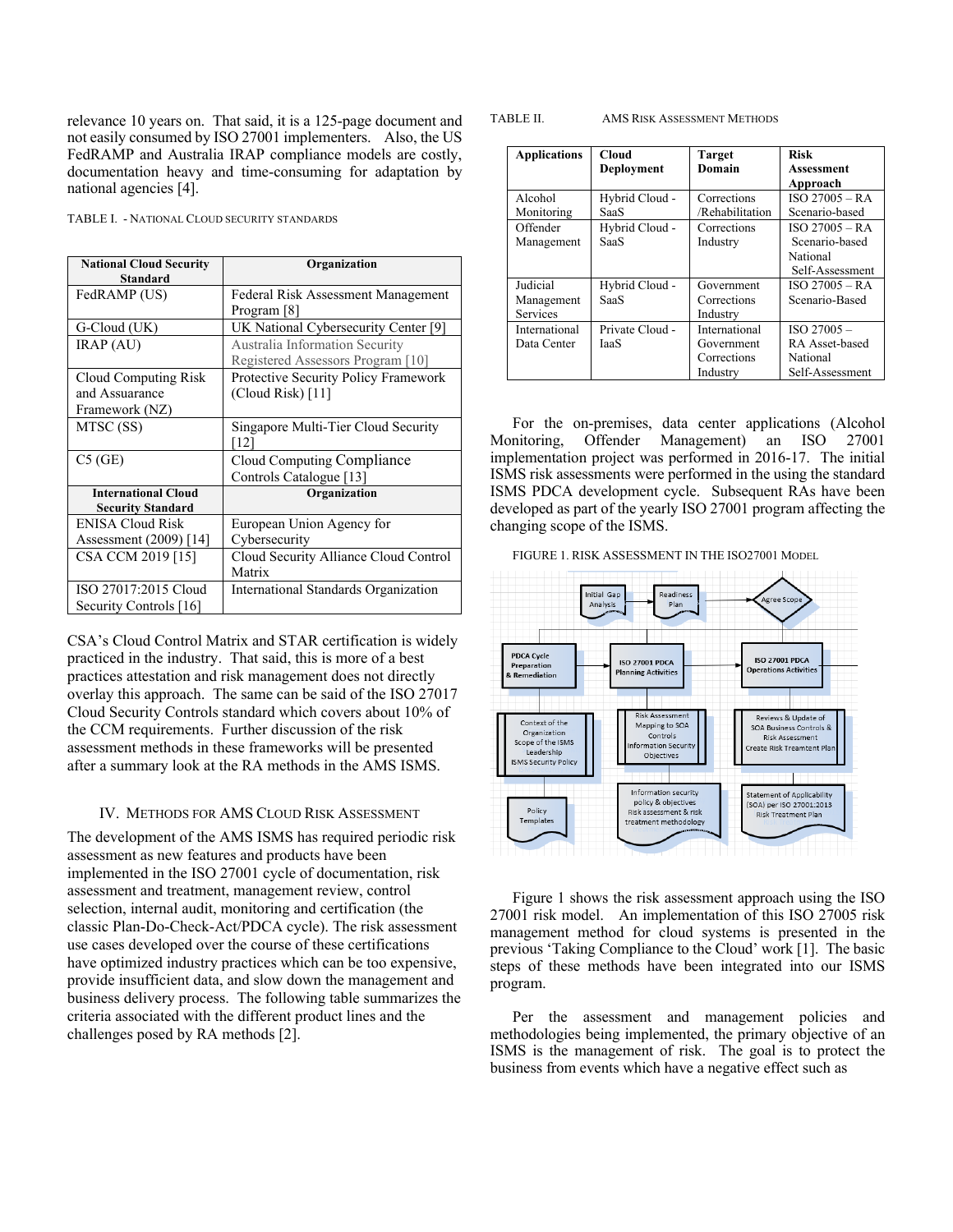- A business has not realized stated corporate objectives
- Safeguarding assets of the company fails to protect from loss
- Policies and procedures are non-compliant with regulatory, legal and/or organization standards
- Inefficient and ineffective use of resources of the business
- Information confidentiality, integrity and availability is not maintained

## V. RISK ASSESSMENT MODELS IN CLOUD SECURITY **STANDARDS**

What has been challenging in the AMS RA cycles are the context and control issues [2] including –

- Scenario vs Asset-based RA methods
- Maintaining cloud asset inventory
- Software security in Application Program Interface
- Data categorization and data sharing with  $3<sup>rd</sup>$  parties

FIGURE 2. ISO 27005 Risk Assessment and Risk Treatment Method



These topics were addressed in 'Risk Assessment Methods for Cloud Computing Platforms' work [2]. Typically, the national requirements will include a large documentation set, control compliance catalogs, operational security inspection and a governance framework that aligns with national IT programs. The specific use of the Risk Assessment process will vary from border to border. We will now discuss these topics in the context of national and international standards.

#### *A. FedRAMP Risk Assessment Report*

Federal Risk and Authorization Management Program (FedRAMP) is a mandatory US government program that provides a standardized approach to security assessment, authorization, and monitoring for cloud services used by federal agencies. NIST SP 800-145 [20] establishes FedRAMP's

definitions for cloud services that are IaaS, PaaS, or SaaS for Cloud Service Providers (CSPs) needing to define their offerings as one or multiple of the service models.

FIGURE 3. FEDRAMP AUTHORIZATION CYCLE WITH AGENCY SPONSORSHIP



- System Security Plan and Appendices
- Information Security Policies and Procedures
- User Guide
- Digital Identity Worksheet
- Privacy Impact Assessment (PIA) Template
- Rules of Behavior (RoB) Template
- Information System Contingency Plan (ISCP) Template
- Configuration Management Plan (CMP)
- Incident Response Plan (IRP)
- Control Implementation Summary (CIS)
- Federal Information Processing Standard (FIPS) 199 Categorization Template
- Separation of Duties Matrix
- FedRAMP Laws and Regulations
- FedRAMP Integrated Inventory Workbook Template

The findings from review of the documentation package, application and vulnerability testing results are presented in the FedRAMP Security Assessment Report (SAR) and the Risk Exposure Table which provides Risk Descriptions and Exposure from the vulnerability scanning results.

#### *B. IRAP Cloud Certification (Australia)*

The Australian Signals Directorate (ASD) maintains the ASD Certified Cloud Services List (CCSL) for the storage and processing of unclassified data. The Certification recognizes the successful completion, review and acceptance of a comprehensive assessment undertaken by an independent security registered assessor.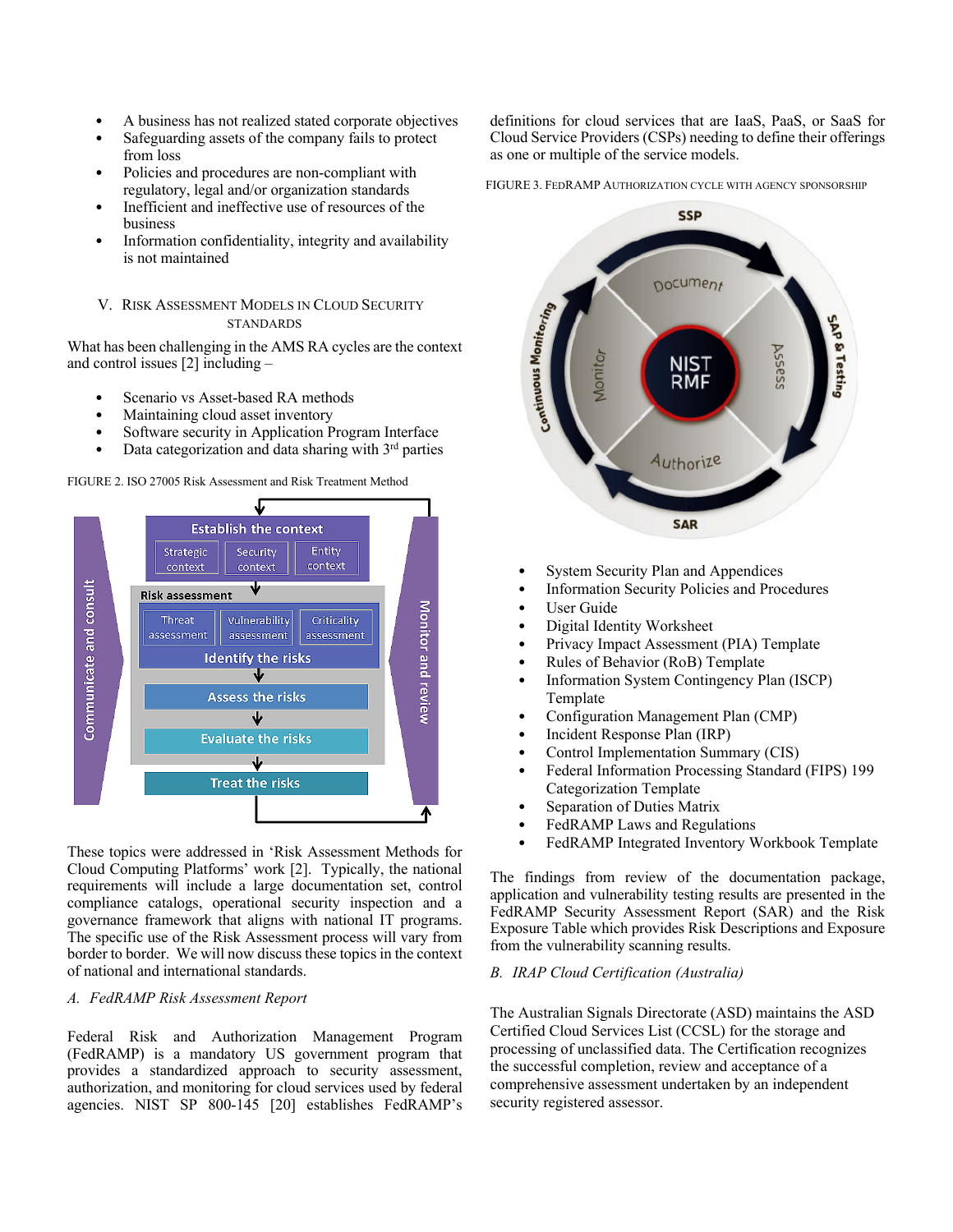The IRAP cloud certification process is conducted by the Australian Signals Directorate (ASD), based on government principles and policies as defined in the government's Protective Security Policy Framework (PSPF) and the Australian Government Information Security Manual (ISM). The Cloud Services models in the ISM use terminology consistent with National Institute of Standards and Technology (NIST) Special Publication (SP) 800-145, the NIST Definition of Cloud Computing [20]. When a cloud service provider (CSP) successfully meets the expected Australian Government security requirements ASD Certification is granted and the CSP cloud service is published on the ASD Certified Cloud Services List (CCSL) at

http://www.asd.gov.au/irap/certified\_clouds.htm.

IRAP certification sits within a risk management accreditation framework as described in the ISM. Risk management best practice suggests all systems be accredited before they are deployed. Accreditation using the ISM methods follows a similar pattern to FedRAMP using an independent security assessment, certification and identification of residual risk and final accreditation formally accepting mitigations and residual security risk. Detailed ASD cloud security guidelines are published at

https://www.cyber.gov.au/publications/cloud-computingsecurity-considerations

## *C. New Zealand Cloud Computing Risk and Assurance Framework*

The New Zealand (NZ) Government Chief Information Officer (GCIO) has published a framework of 105 questions focused on the security and privacy aspects of cloud services that are fundamentally related to data sovereignty. Categorization of cloud risk listed below are available at https://www.digital.govt.nz/standards-and-

guidance/technology-and-architecture/cloud-services/

*1) Security Privacy Risk and Issue Model [19]* 

## *a) Environment Related Issues*

- Conflicts in Jurisdiction
- Misuse of Authority
- Inefficient Judicial Cooperation
- Complicated Adaptation to Globalization
- Limited Offshore Service Usage
- Ambiguous Definition in Regulations
- Outdated Policies and Strategies
- Lack of Enforcement Technique
- Lack of Service Continuity Protection

# *b) People Related Issues*

- Lopsided Contractual Balance
- Ambiguous Data Residual Policy
- Lack of SLA Alteration Notification
- Lack of Risk Prediction from User Side
- **ICT Supply Chain Visibility**
- Disaster Recovery Plan Notification
- Diverse Understanding of Contract
- Ambiguous ICT Supply Chain Responsibility
- Diverse Understanding of Terms
- Ambiguous Definitions in Contract

# *c) Technology Related Issues*

- Lack of Activity Detection
- Unforeseeable Data Location
- **Lack of Evidence Preservation**
- Lack of Data Flow Monitoring
- Inappropriate Multi-tenancy Management
- Inappropriate API Usages

# *D. NCSC 14 Cloud Security Principles*

The UK NCSC office, established in 2016, publishes a set of 14 design principles for building confidence and transparency in cloud-computing systems [3]. These guidelines must be attested to in accrediting CSP applications to the UK government's G-Cloud marketplace.

- Data in Transit Protection
- Asset Protection and Resilience
- Separation Between Users (Multi-tenancy)
- Governance Framework
- Operational Security
- Personnel Security
- Secure Development
- Supply Chain Security
- Secure User Management
- Identity and Authentication
- **External Interface Protection**
- Secure Service Administration
- Audit Information for Users
- Secure Use of the Service

The structure of the NCSC cloud portal lends itself to a methodical review of these best practices by providing questions to be addressed for each subject. An example is given here –

| <b>Cloud Security Principle</b>                                                                            |                                                                                                                                     |  |
|------------------------------------------------------------------------------------------------------------|-------------------------------------------------------------------------------------------------------------------------------------|--|
| Data in transit protection                                                                                 |                                                                                                                                     |  |
| <b>Description of the Principle</b>                                                                        | Why this is important                                                                                                               |  |
| User data transiting networks<br>should be adequately protected<br>against tampering and<br>eavesdropping. | If this principle is not implemented, then<br>the integrity or confidentiality of the data<br>may be compromised whilst in transit. |  |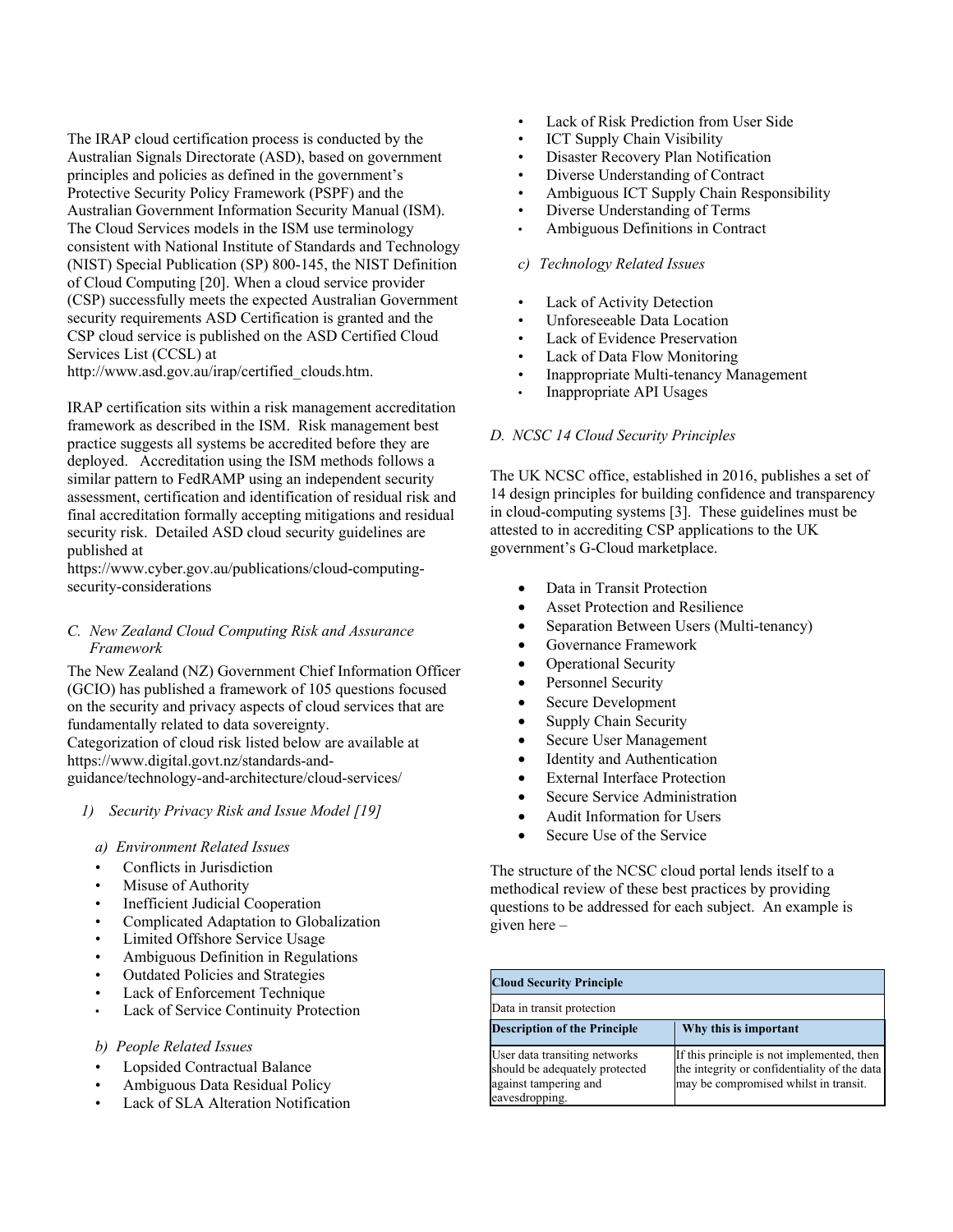## *E. ENISA Cloud Security Risk Assessment*

A 2011 ITGI study of Japan's use of cloud computing and risk posture [18] as compared to the ENISA report (2009) [16] highlighted categories and sub-categories of risk shown below -

- Organization Risk
	- o Vendor Lock-In
	- o Loss of Governance
	- o Compliance Challenges
	- o Loss of Business Reputation Due to Multi-Tenancy
- Technical Risk
	- o Resource Exhaustion
	- o Isolation Failure
	- o Malicious Insider
	- o Management Interface Compromise
- Legal Risk
	- o Subpoena and E-Discovery
	- o Changes of Jurisdiction
	- o Licensing Risks
- Common Risk
	- o Network Attacks
	- o Social Engineering
	- o Operations Security
	- o Physical Security

## *F. CSA Egregious Eleven Cloud Security Threats*

The Cloud Security Alliance (CSA) Cloud Controls Matrix (CCM) provides detailed information about how cloud service providers fulfill the security, privacy, compliance, and risk management requirements defined in the CCM version 3.0.1 [15]/ The 2019 CSA 'Egregious Eleven' cloud security threats list the following attack vectors -

- 1. Data Breaches
- 2. Misconfiguration and Inadequate Change Control
- 3. Lack of Cloud Security Architecture and Strategy
- 4. Insufficient Identity, Credential, Access and Key Management
- 5. Account Hijacking
- 6. Insider Threat
- 7. Insecure Interfaces and APIs
- 8. Weak Control Plane
- 9. Metastructure and Application-structure Failures
- 10. Limited Cloud Usage Visibility
- 11. Abuse and Nefarious Use of Cloud Services

# *G. ISO 27017 Risk Assessment*

Previous work described in 'Taking Compliance to the Cloud' [1] illustrates a risk-assessment approach for cloud computing Software as a Service applications derived from the ISO 27001 Information Security Management System (ISMS) standard and complemented by ISO 27017 practices for Cloud Security and Protecting Personal Information in the Cloud. A

simple model used in this exercise conforms to a definition of risk (per ISO standards) as 'the combination of the probability of an event and its consequences'.

The 27017 Annex A standard extends the control sets from ISO 27001 with an additional 37 control enhancements. Clarity is required between both Cloud Service provider and customer, on who is responsible for what. Recognition that some security responsibilities lie with the provider, some with customer, some shared. A summary of unique cloud security risks in ISO 27017 include the following -

- CLD.6.3.1: Requires agreement on cloud service information security roles that are shared between cloud service provider and customer
- CLD.8.1.5: Provide clarity around what happens to assets in the cloud at contract termination
- CLD.9.5.1: Provider must protect and separate the customer's virtual environment
- CLD.9.5.2: Both provider and customer ensure virtual machines are configured and hardened.
- CLD.12.1.5: Lay out the details on customer's responsibility to define, document and monitor administrative
- CLD.12.4.5: Lay out how the provider should facilitate the customer's ability to monitor their cloud computing environment.
- CLD.13.1.4: Address build standards and configurations that will be in place between the virtual network and physical environments

The adoption of the ISO 27017 standard for controls for cloud services is a good first step. However, this standard represents only about 10% of the industry's Cloud Security Alliance Cloud Control Matrix (CSA CCM) which has been widely implemented by leading Cloud Security Providers.

## VI. WHAT'S MISSING IN CLOUD RISK ASSESSMENT METHODS

Previous papers by Akshaya et al. 'Taxonomy of Security Attacks and Risk Assessment of Cloud Computing [7]' and Choo et al. 'Cloud Attack and Risk Assessment Taxonomy [11]' describe Cloud Security attack strengths and weaknesses and provide different risk assessment methods. The observations can be compared with these extracts from the AMS ISMS RA projects.

TABLE III. CLOUD RISK USING ISO 270177 STANDARD

| ISO 27017 Control            | <b>Example Risk</b>            |
|------------------------------|--------------------------------|
| CLD.6.3 Relationship between | It is not clear who does what  |
| cloud service customer and   | with respect to cloud security |
| cloud service provider       | and so data is compromised     |
|                              | because one party was under    |
|                              | the impression that the other  |
|                              | was monitoring cloud security  |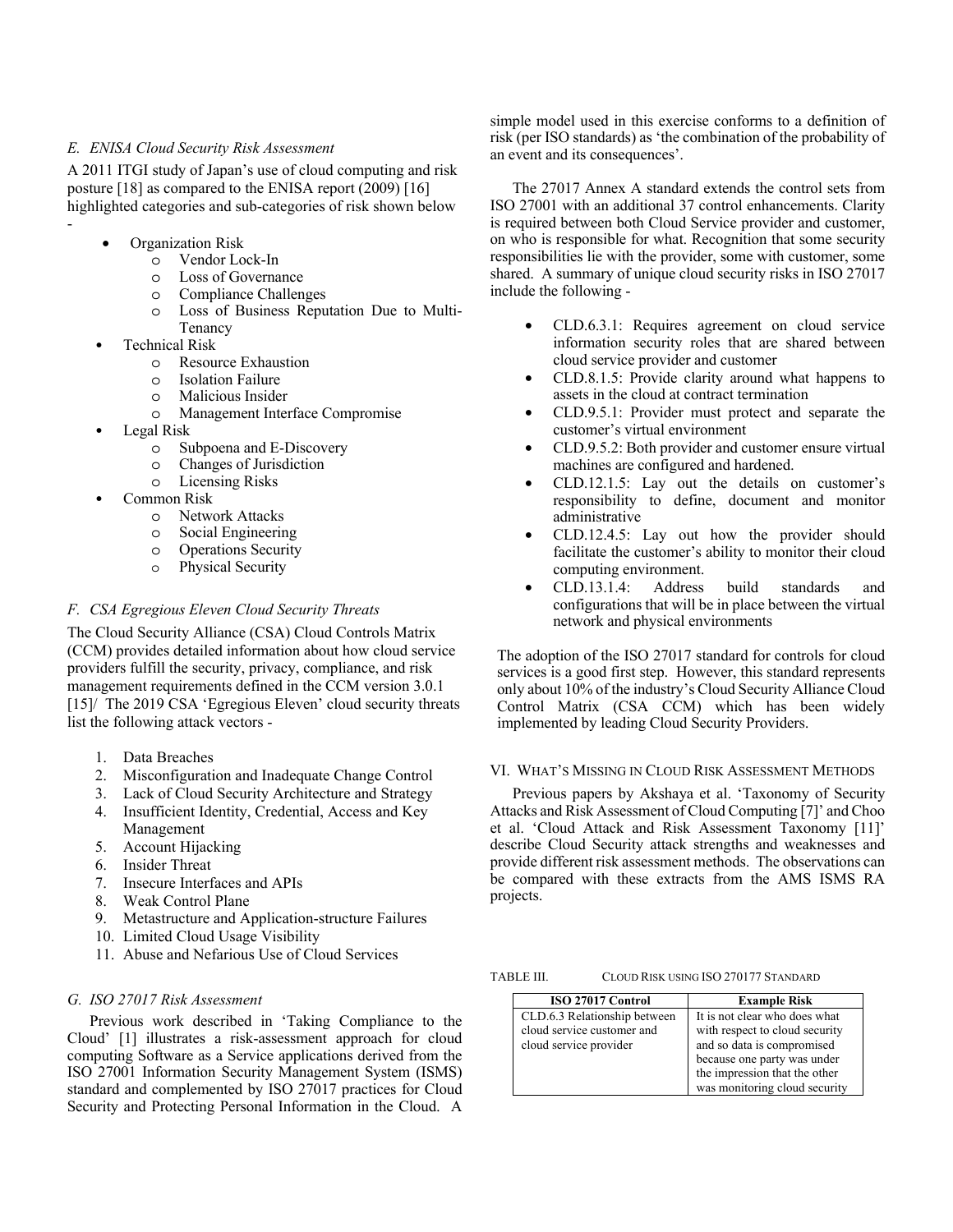| CLD.9.5.1 Segregation in<br>virtual computing<br>environments                       | Another cloud customer can<br>access the organization's<br>information stored in a cloud<br>application.                                  |
|-------------------------------------------------------------------------------------|-------------------------------------------------------------------------------------------------------------------------------------------|
| CLD.9.5.2 Virtual machine<br>hardening                                              | A virtual machine is used as an<br>entry point for an attack.                                                                             |
| CLD.13.1.4 Alignment of<br>security management for<br>virtual and physical networks | Virtual networks are<br>configured differently to<br>physical ones and therefore<br>don't provide the same required<br>level of security. |

TABLE IV. CLOUD RISK USING NCSC (UK) CLOUD SECURITY PRINCIPLES

| <b>NCSC Cloud Security</b><br><b>Principle and CIA</b> | <b>Example Risk</b>                                                                                                                                                                               |
|--------------------------------------------------------|---------------------------------------------------------------------------------------------------------------------------------------------------------------------------------------------------|
| Data in transit protection<br>(confidentiality)        | The integrity or confidentiality of<br>the data may be compromised<br>while in transit.                                                                                                           |
| Asset protection and<br>resilience (integrity)         | Inappropriately protected<br>consumer data could be<br>compromised which may result<br>in legal and regulatory sanction,<br>or reputational damage.                                               |
| Governance framework<br>(integrity)                    | Any procedural, personnel,<br>physical and technical controls in<br>place will not remain effective<br>when responding to changes in<br>the service and to threat and<br>technology developments. |
| Supply chain security<br>(availability)                | It is possible that supply chain<br>compromise can undermine the<br>security of the service and affect<br>the implementation of other<br>security principles.                                     |

What has yet to be seen in the literature and industry practice is a generalized, systematized approach to conducting Risk Assessment for Cloud Computing across the national and international standards illustrated in this paper.

VII. SUMMARY FINDINGS AND FUTURE RESEARCH

 This article has different contexts in which risk assessment methods are applied in both national and international guidelines and standards. In keeping with the ISO 27001 Planning Clause 6.1.2 the organization risk assessment process will –

- Establish and maintain information security risk criteria
- Produce repeatable and verifiable information security risk assessment results
- Identify, analyze and evaluate information risk

At the end of the day KPMG's white paper on 'Five Key Cloud Computing Risks' [21] provides risk taxonomies with real-world insight. These top risk categories should come as no surprise – technology, operational, vendor, financial, protection of customer data and regulatory compliance. The national and international standards models for cloud risk assessment present a variety of solutions that are 'all over the map.' Implementing a risk assessment context for the cloud computing platforms (Anything as a Service/XaaS, Cloud Security Provider, Cloud Security Customer, etc.) is an important first step worth further research and study. Work will continue to define 'standard, practical, non-theoretical' RA techniques for the cloud out here in the ISO 27001 field of practice.

#### ACKNOWLEDGMENT

Thanks to Rick Kuhn (NIST) and Fred Beck (AMS) for their comments and encouragement on this paper.

#### **REFERENCES**

[1] T. Weil, "Taking Compliance to the Cloud—Using ISO Standards (Tools and Techniques)," in IT Professional, vol. 20, no. 6, pp. 20-30, 1 Nov.- Dec. 2018. DOI -

https://doi.ieeecomputersociety.org/10.1109/MITP.2018.2877312

- [2] T. Weil, "Risk Assessment Methods for Cloud Computing Platforms," *2019 IEEE 43rd Annual Computer Software and Applications Conference (COMPSAC)*, Milwaukee, WI, USA, 2019, pp. 545-547. doi: 10.1109/COMPSAC.2019.00083
- [3] C. D. Giulio, R. Sprabery, C. Kamhoua, K. Kwiat, R. H. Campbell and M. N. Bashir, "Cloud Standards in Comparison: Are New Security Frameworks Improving Cloud Security?," 2017 IEEE 10th International Conference on Cloud Computing (CLOUD), Honolulu, CA, 2017, pp. 50- 57.
- [4] Carlo Di Giulio, Charles Kamhoua, Roy H. Campbell, Read Sprabery, Kevin Kwiat, and Masooda N. Bashir. 2017. IT Security and Privacy Standards in Comparison: Improving FedRAMP Authorization for Cloud Service Providers. In *Proceedings of the 17th IEEE/ACM International Symposium on Cluster, Cloud and Grid Computing* (CCGrid '17). IEEE Press, Piscataway, NJ, USA, 1090-1099. DOI: https://doi.org/10.1109/CCGRID.2017.137
- [5] N. V., & Choo, K.-K. R. (2015). CATRA. The Cloud Security Ecosystem, 37–81. doi:10.1016/b978-0-12-801595-7.00003-3
- [6] Salman Iqbal, Miss Laiha Mat Kiah, Babak Dhaghighi, Muzammil Hussain, Suleman Khan, Muhammad Khurram Khan, and Kim-Kwang Raymond Choo. 2016. On cloud security attacks. *J. Netw. Comput. Appl.* 74, C (October 2016), 98-120. DOI: https://doi.org/10.1016/j.jnca.2016.08.016
- [7] Akshaya, M., Padmavathi, G., 2019/01/01, Taxonomy of Security Attacks and Risk Assessment of Cloud Computing: Proceedings of ICBDCC18, DO - 10.1007/978-981-13-1882-5\_4
- [8] Nina Viktoria Juliadotter, Kim-Kwang Raymond Choo, Cloud Attack and Risk Assessment Taxonomy, IEEE Cloud Computing, 2015}, vol 2, pgs 14-20}
- [9] Federal Risk Assessment Management Program (US) https://www.fedramp.gov/
- [10] UK National Cyber Security Center (NCSC) Cloud Security Requirements - https://www.ncsc.gov.uk/
- [11] Australia Information Security Registered Assessors Program (IRAP)-1 https://www.cyber.gov.au/irap/what-irap
- [12] New Zealand Cloud Computing Risk and Assurance Framework https://www.digital.govt.nz/standards-and-guidance/technology-andarchitecture/cloud-services/
- [13] MTSC Multi-Tiered Cloud Security Standard (Singapore) https://www.imda.gov.sg/-/media/imda/files/industrydevelopment/infrastructure/ida\_mtcs-x-cert---implementation-guidelinereport\_csa-star-to-mtcs\_release.pdf?la=en